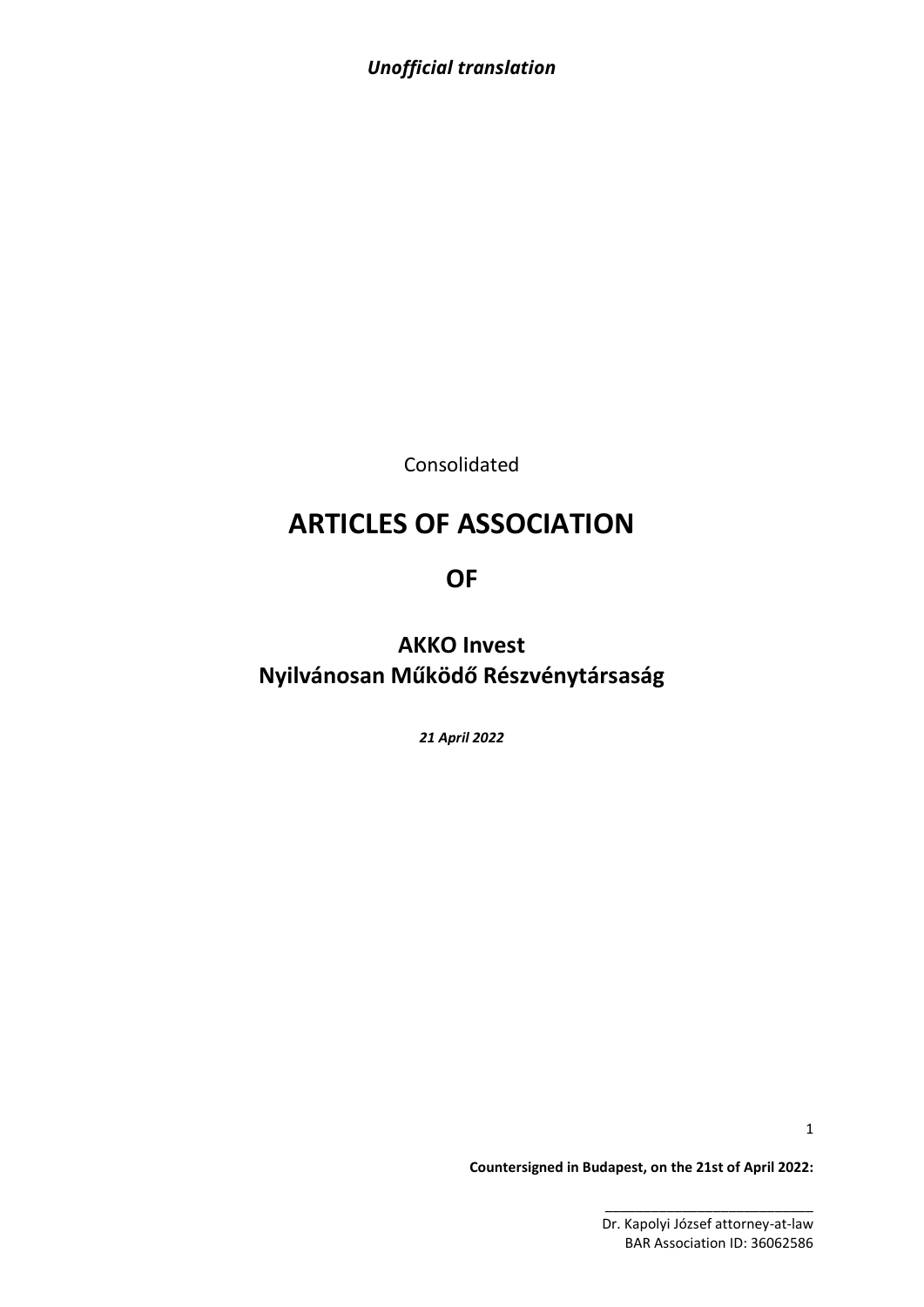### **Preamble**

"The **General Meeting** of AKKO Invest Nyilvánosan Működő Részvénytársaság (hereinafter: "Company") amends the Articles of Association of the Company, *dated 23 April 2021* an now in effect, *with the Resolution No. 11/2022. (IV. 21.) of the General Meeting* and accepts the amended and consolidated Articles of Association of the Company (hereinafter: "Articles of Association") in compliance with the provisions of Act V of 2013 on the Civil Code ("hereinafter: "Civil Code") and Act CXX 2001 on capital market (hereinafter: "CMA") as follows:"

### **1. Name and registered seat of the Company**

1.1. Name of the Company:

AKKO Invest Nyilvánosan Működő Részvénytársaság

- 1.2. Short name of the Company: AKKO Invest Nyrt.
- 1.2.A. English name of the Company: AKKO Invest Plc.
- 1.3. Registered seat of the Company: 1118 Budapest, Dayka Gábor utca 5.

### **2. Scope of activities of the Company**

2.1 Scope of activities of the company according to TEÁOR 2008:

Main activity of the Company:

- 64.20'08 Activities of holding companies
- 2.2 Other activites of the company:
	- 64.99'08 Other financial service activities, except insurance and pension funding n.e.c.
	- 66.19'08 Other activities auxiliary to financial services, except insurance and pension funding
	- 68.10'08 Buying and selling of own real estates
	- 68.20'08 Renting and operating of own or leased real estates
	- 68.31'08 Real estate agencies
	- 68.32'08 Management of real estate on a fee or contract basis
	- 70.10'08 Activities of head offices
	- 70.21'08 Public relations and communication activities
	- 70.22'08 Business and other management consultancy activities
	- 74.90'08 Other professional, scientific and technical activities n.e.c.
	- 81.10'08 Combined facilities support activities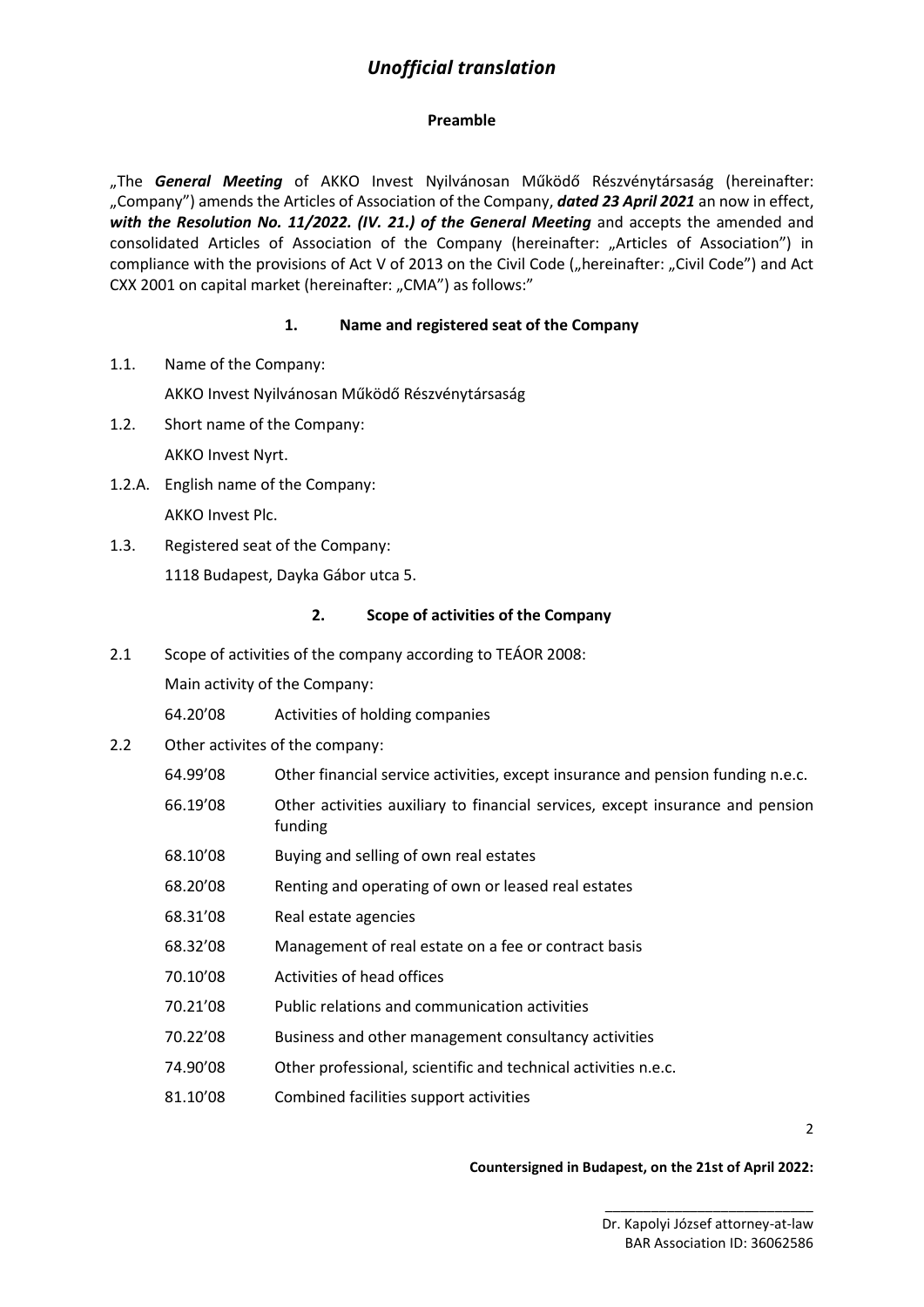2.3 The Company may carry out activities subject of a licence, registration or professional qualification only in the possession of such a licence or professional qualification, or after the registration has taken place.

### **3. Duration, form of operation of the Company and entry into force of the change of form**

- 3.1 The Company has been established for an indefinite time.
- 3.2 Form of operation of the Company: public limited company.
- 3.3 The Company is the general successor of PLOTINUS Vagyonkezelő Zártkörűen Működő Részvénytársaság (Cg. 05-10-000421), which had become the general successor of PLOTINUS Vagyonkezelő Korlátolt Felelősségű Társaság (Cg. 05-09-013338.) through its transformation.
- 3.4 The change of the company form shall enter into force on the day of registration by the Court of Registration.

## **4. Share capital and shares of the Company**

### 4.1. Share capital of the Company

- 4.1.1 HUF 833,880,000, that is, eight hundred and thirty-three million eight hundred and eighty thousand Forints, which fully consists of cash contribution.
- 4.1.2 The share capital of the Company has been fully paid up before the approval of this Articles of Association.
- 4.1.3 If the Company issues new shares later, the countervalue thereof shall be provided to the Company under the conditions set out in the relevant issuance decision.
- 4.2 Number, nominal value, type, classes of shares
- 4.2.1 A share is a registered, merchantable security with a nominal value that embodies membership rights. The share capital of the company consists of the following:

33,355,200 pcs ("C" series) of ordinary registered shares with a nominal value of HUF 25 each. All these shares belong to the same series of shares.

- 4.2.2 The shareholders have provided their cash and non-cash contributions corresponding to the total issue value of the shares that they undertook to take over to the Company during the foundation and subsequent capital increases.
- 4.3 Method of production of the shares:
- 4.3.1 All the shares of the Company are produced in a dematerialised way.
- 4.3.2 The Company may only arrange the crediting of the dematerialised share on the securities account after the registration of the company (of the changes) and the full payment or provision of the share capital.
- 4.3.3 A dematerialized share is a set of data created, recorded, transmitted and registered electronically, which contains the content elements specified by separate legislation on securities in an identifiable manner and does not have a serial number.
- 4.3.4 In the case of dematerialised shares, the securities account kept for the shareholder by the securities trader shall include the name of the shareholder and other data necessary for the identification.

3

#### **Countersigned in Budapest, on the 21st of April 2022:**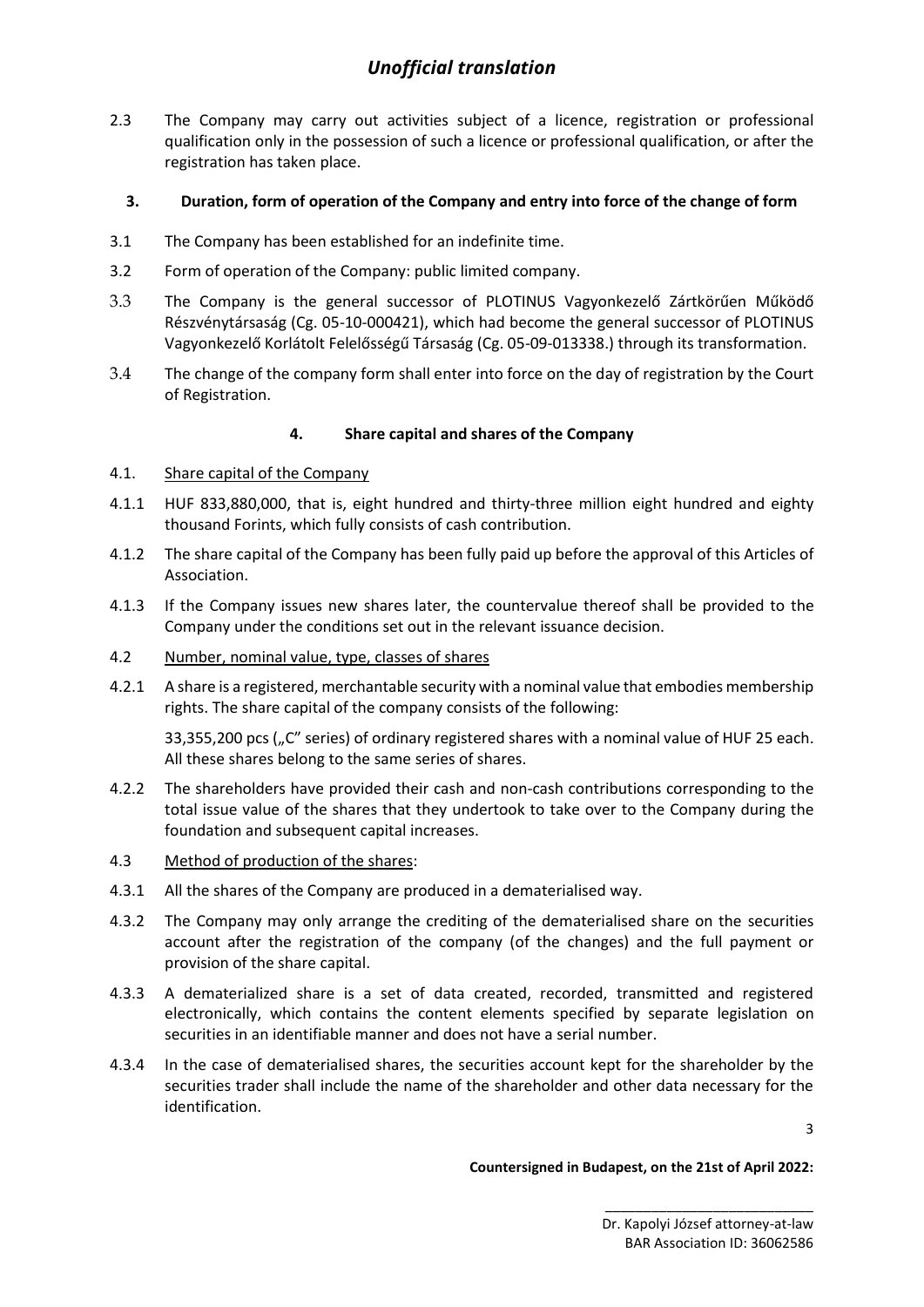4.3.5 In the case of dematerialised shares, until proven otherwise, the personon whose securities account the share is registered shall be considered the owner of the share.

### **5. Shareholder rights and obligations**

- 5.1 A shareholder, in his capacity as such, is vested with the membership and property rights embodied by the share and determined by the law. Any discrimination between the shareholders holding shares holding the same series of shares in connection with the exercise of shareholder rights is prohibited.
- 5.2 The shares may be transferred freely in compliance with the provisions of this Articles of Association. Dematerialised shares are transferred by debiting or crediting the securities account.
- 5.3 The voting rights of the shareholder attached to the dematerialised registered shares of the Company that may be exercised at the general meeting are regulated in Section 6 of this Articles of Association.
- 5.4 Shareholders are entitled to a proportionate share (dividend) from the profit of the Company, which may be distributed in accordance with the applicable legislation as ordered for distribution by the general meeting in accordance with the resolution passed at the time of the approval of the accounts. If the general meeting decides to pay dividends or interim dividends, or the Management Board resolves to pay interim dividends, the starting date of the dividends or interim dividends payment shall be determined by the Management Board in a way that at least 10 business days shall pass between the publication of the notice and the starting date of the dividends or interim dividends payment.
- 5.5 Shareholder are entitled to dividends or interim dividends who are recorded in the shareholders' register based on the ownership identification on the reference date determined by the Management Board and announced in the notice regarding the payment of the dividends and interim dividends.
- 5.6 If the shares of the Company will be listedon the Budapest Stock Exchange, the final amount of the dividendsshall be published at latest two Trading Days prior to the Ex-coupon Day based on the Regulation of Budapesti Értéktőzsde Zártkörűen Működő Részvénytársaság and the introduction and marketing rules (as that have been determined in the regulation named "Regulation on the introduction and marketing rules"). The Ex-coupon Day shall be at earliest the third Trading Day after the general meeting or the Management Board meeting determining the amount of the coupon.
- 5.7 The Management Board of the Company (or its agent) keeps a register of the shareholders holding registered shares and the shareholder proxys for each type of shares, in which the Management Board registers the name (company name), address (registered seat) of the shareholder, shareholder proxy, the series, number, nominal value of the shares owned by the shareholder, the ownership share of the shareholder and the time of the registration. If the shareholder is a part of the group of shareholders (see the definition in Article 8.20), the shareholders' register shall involve the names (company names) and addresses (registered seats) of the members of the group of shareholders, the series, number, nominal value of the shares owned by the group of shareholders, the ownership share of the group of shareholders and the registration date of the group of shareholders.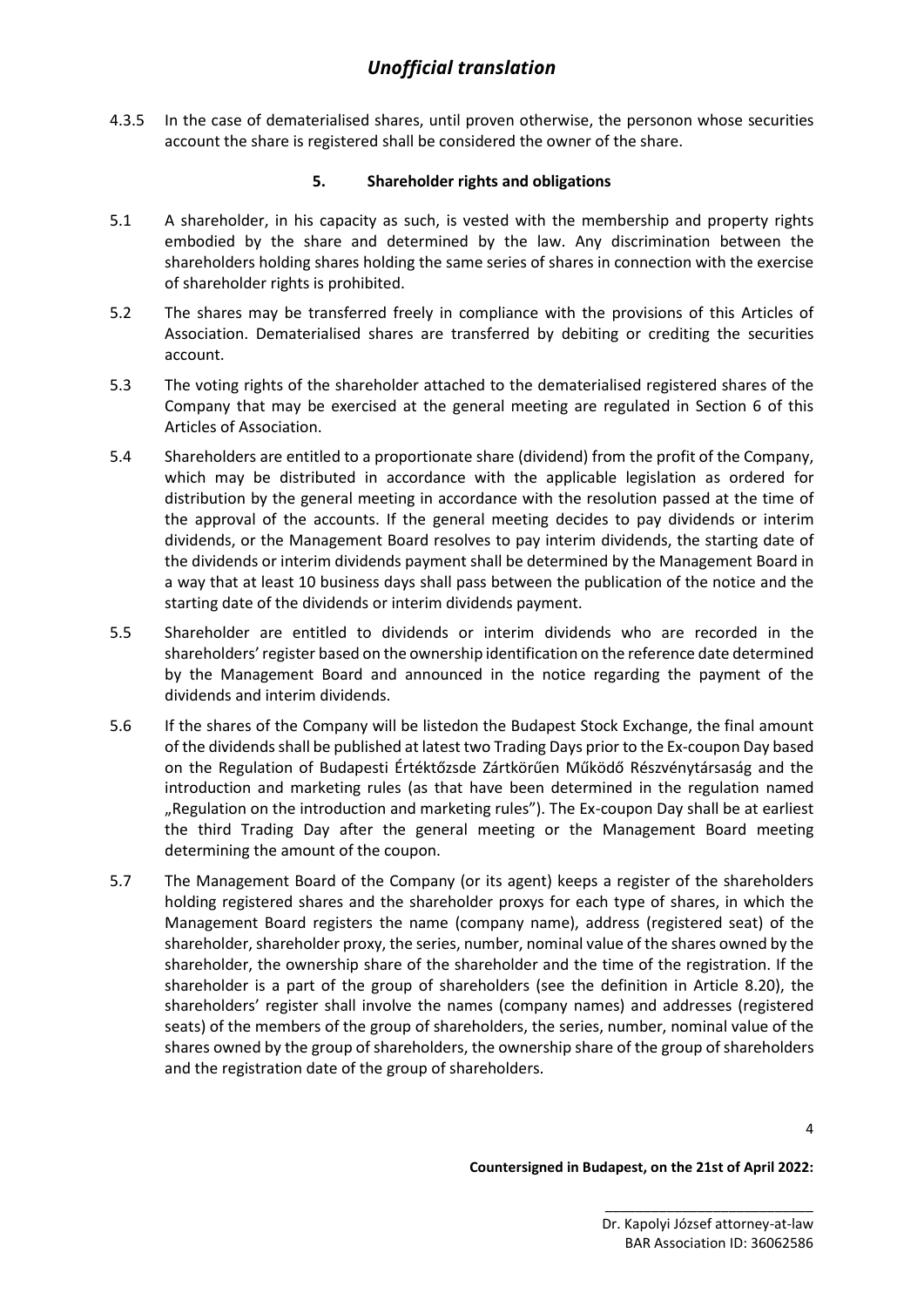- 5.8 It is not possible to enter in the shareholders' register who has provided so or who has acquired the shares in violation of the law or the Articles of Association regarding the transfer of the shares.
- 5.9 A transfer of registered share(s) is effective vis-à-vis the Company and the shareholder may exercise the shareholder rights vis-à-vis the Company only if the shareholder, i.e. the acquirer of the share, has been entered into the shareholders' register. The Management Board is obliged to immediately delete (have deleted) a shareholder from the shareholders' register who has provided so or who has acquired the shares in violation of the law or the Articles of Association regarding the transfer of the shares. Deleted data must remain identifiable. Shareholders may inspect the shareholders' register and request a copy of the part pertaining to them from the Management Board (or its agent), which the keeper of the shareholders' register must fulfil within five days. Third parties may inspect the shareholders' register.
- 5.10 Shareholders are entitled to take part at the general meeting, and ask for information or make observations and motions and, if the shareholder is holding shares with voting rights, vote according to the rules of this Articles of Association and the Civil Code.
- 5.11 Basd on a written request submitted at least eight days prior the general meeting, the Management Board shall provide the necessary information – through the discussion of the agenda item - regarding the part of the agenda to all shareholders three days prior the date of the General Meeting. The Management Board may only refuse providing information if it it is of the opinion it would violate the business secret of the company limited by shares. The Management Board shall provide information to the shareholders in this case as well if a resolution of the general meeting obliges the Management Board. The disclosure of of information notcontaining business secret may not be limited. However, shareholders may not inspect the business books and other business document of the Company.
- 5.12 Ahareholders holding at least one percent of the votes may request the Management Board in writing, indicating the reason, to add a question to the agenda of the general meeting. Shareholders can exercise this right within eight days after the publication of the notice convening the general meeting. Shareholders holding at least one percent of the votes may submit a proposal for resolution regarding the agenda items in writingwithin eight days after the publication of the notice convening the general meeting.

### **6. Special provisions regardingcertain types of shares**

- 6.1 Voting rights attached to the shares
- 6.1.1 A share embodies voting rights corresponding to its nominal value, except the law or, based on the law, the Articles of Association of the public limited company excludes or restricts the voting rights for a certain group of the shares. Shares with the same nominal value provide the same voting rights.
- 6.1.2 The ordinary shares of the company embody voting rights depending on the nominal value of the share. Accordingly, each ordinary share of the company with a nominal value of HUF 25 entitles to 1 vote.

# 6.2 Dividends attached to the shares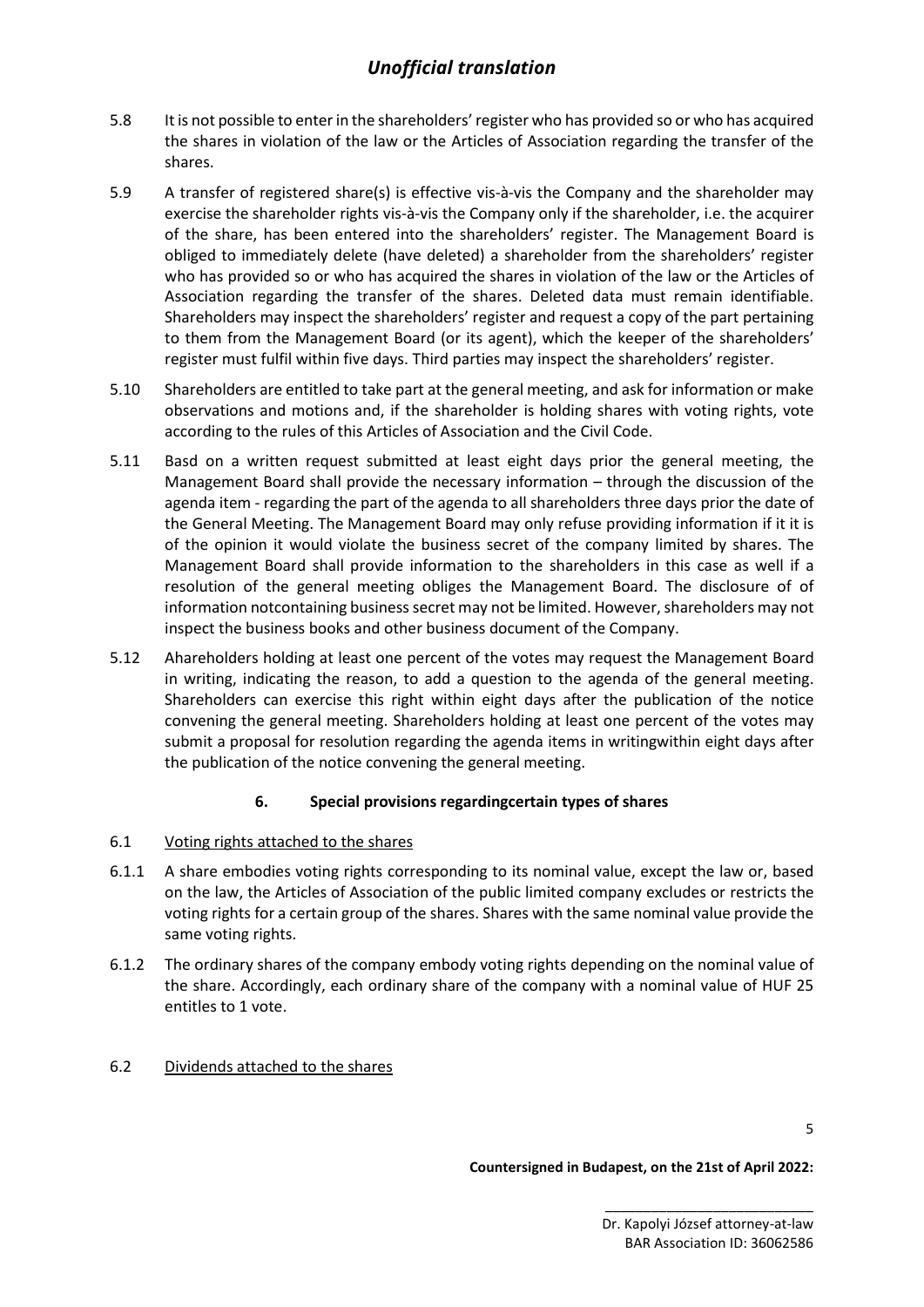Shareholders are entitled to dividends from the profit to be distributed and ordered to be distributed by the general meeting, which is proportional to the nominal value of the shareholder's shares. Only shareholders are entitled to dividends who are recorded in the shareholders' register at the time of the general meetingthat resolves on the payment of dividends. Shareholders are entitled to dividends based on their financial contributionsthat have already been provides.

### **7. Increase and reduction of the share capital**

- 7.1 Ways of share capital increase:
	- a) public or private offering of new shares
	- b) share capital increase to the debit of the the assets exceeding the share capital
	- c) offering of employee shares
	- d) public or private offering of convertible bonds (conditional share capital increase)
- 7.2 The types and ways of share capital increase can be decided and executed at the same time.
- 7.3 An increase of the share capital through the public offering of new shares can only take place in return for cash contributions.
- 7.4 The general meeting decides on the increase of the share capital. The decision of the general meeting is not required if the Management Board decides on the share capital increase based on an authorization granted by a general meeting resolution.
- 7.5 The general meeting may authorize the Management Board to increase the share capital. The highest amount (approved share capital) by which the Management Board may increase the share capital of the Company shall be determined in the decision of the general meeting. The authorization may refer to any type and any way of share increase. The authorization may apply to five years at most. The Management Board shall publish the decision of the general meeting, which contains the authorization, in the Official Gazette within 30 days.
- 7.6 The Management Board is entitled to increase the share capital by applying any type and any way within the competence based on the authorization of the general meeting and to decide on other matters relevant to the increase of the share capital, which otherwise would fall within the competence of the general meeting according to the Civil Code or the Articles of Association, especially, on the exclusion of the exercise of the priority subscription right.
- 7.7 In the case of share capital increase within the competence of the Management Board, the Management Board is obliged and entitled to amend the Articles of Association.
- 7.8 The Management Board shall publish its resolution on the share capital increase on the website of the Company.
- 7.9 If the share capital is increased in return for pecuniary contribution, the shareholders of the Company, that is, first the shareholders holding shares belonging to the same series of shares as the shares issued, then the holders of the convertible bonds and the holders of bonds grating subscription rights shall, in this order, be entitled to subscription priority, respectively, in the event of a private share capital increase, they shall be entitled to a priority right to take over the shares, which priority right may not be validly excluded or restricted in the Articles of Association. The Management Board shall issue a certification on this circumstance.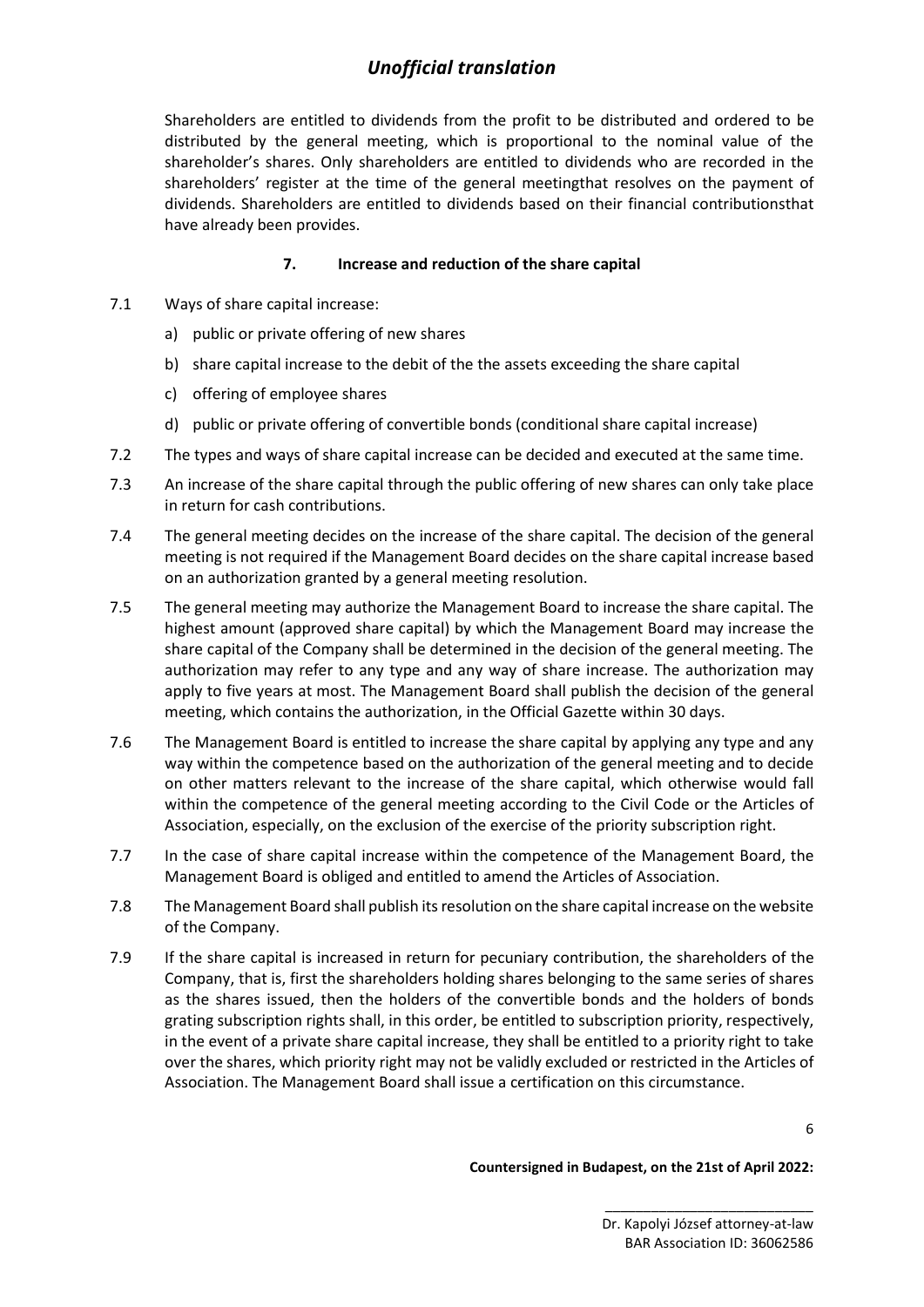- 7.10 The Management Board of the Company is obliged to inform the shareholders, including the holders of the convertible bonds and the bonds granting subscription right, in advance through an announcement to be published on the homepage of the Company on the opportunities to exercise their priority subscription right and priority right to take over the shares, respectively, as well as on the way to exercising those rights, including the nominal value and the issue value of the shares, the starting and closing day of the 15-day period open for exercising such rights. The Management Board is required to indicate in the announcement the amount of the share capital increase, the number, nominal value and series of the shares to be issued, the rights and obligations attached to such shares, as well as the issue value of the shares and the way and the terms and conditions on the payment of the consideration.
- 7.11 If requested by a shareholder by electronic mail, the Management Board shall also provide information by e-mail about the terms and conditions on exercising the priority subscription right.
- 7.12 The parties having mandatory priority subscription right may exercise such right by a written declaration sent to the Management Board of the Company, which shall be considered duly served if received by the Management Board within the 15-day deadline specified and it complies with the criteria set forth in the announcement.
- 7.13 In such written declaration, the eligibleperson declares whether he intends to exercise his priority right to take over the new shares and if he intends to exercise his priority right, how many shares he undertakes to take over under the terms and conditions specified in the announcment.
- 7.14 If, on the basis of the written declarations of the eligible persons, the number of shares undertaken to be taken over exceeds the number of new shares to be issued in the course of the planned share capital increase, the shareholders will be entitled to take over new shares – in proportion to their shareholdings – in the following order: first, the shareholders wishing to exercise their priority rights, then the holders of convertible bonds and bonds providing subscription right. In case of a fraction number, that is, if the amount is not equal to the nominal value of one share, the shares will be allocated in the descending order of ownership proportions and according to the mandatory order of entitlement set forth by the law.
- 7.15 The failure of the eligible person to makehis declaration on such priority right or supply it within the specified deadline will be considered bythe Management Board in a way that he does not wish to exercise his priority rights.
- 7.16 If the share capital increase is carried out by way of the private issue of new shares and none of the eligible persons exercise their priority rights granted by the law or, based on the written declarations received, the quantity of the shares undertaken to be taken over does not reach the planned amount of the share capital increase, the General Meeting or (in the case of Article 7.4 of Articles of Association) the Management Board, respectively, shall be entitled to designate those persons who, on the basis of their letter of intent to purchase, will be entitled to take over the new shares in proportion to their ownership portions.
- 7.17 In the context of the discussion of the agenda item on the increase of the share capital and before the resolution of the General Meeting on the increase of the share capital, the exercise of the priority right may only be excluded on the basis of a written proposal of the Management Board by a resolution of the general meeting adopted by qualified majority. In this case, the Management Board shall present in the proposal the business reasons for the exclusion of the priority subscription right, as well as the planned issue value of the shares. The

7

#### **Countersigned in Budapest, on the 21st of April 2022:**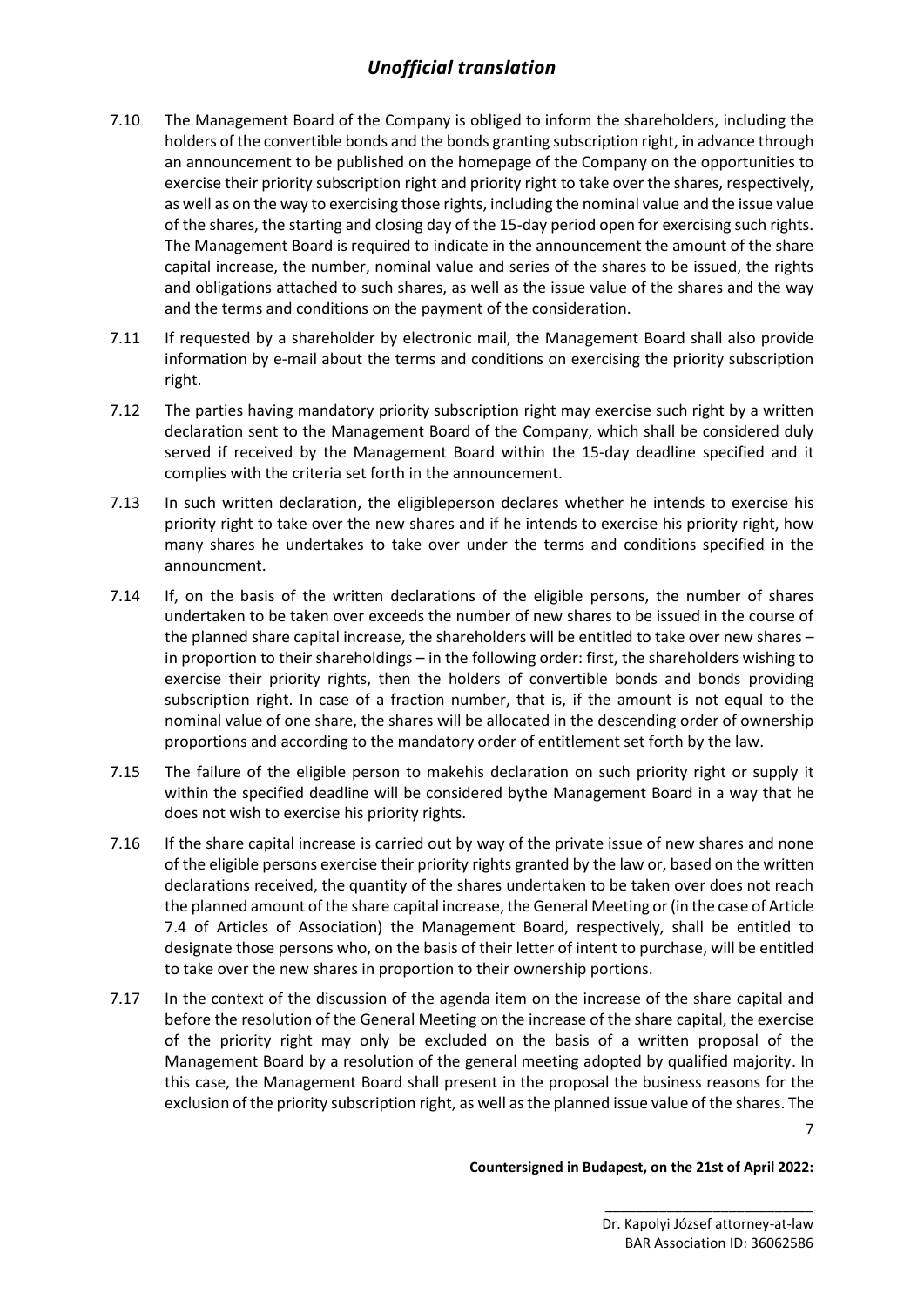Management Board shall submit the resolution of the General Meeting to the Court of Registration and shall simultaneously procure that a notice corresponding to the content of the resolution be published in the Company Gazette.

- 7.18 A share capital reduction may be arranged based on the resolution adopted by the General Meeting.
- 7.19 Share capital reduction is compulsory in the cases specified in the Civil Code.
- 7.20 If the reduction of the share capital is mandatory pursuant to the provisions of Act V of 2013 on the Civil Code, the conditional reduction of the share capital, depending on the successful conduct of the capital reduction procedure, shall be decided by the Court of Registration at the request of the Company. The Court of Registration will decide on the application within 15 days. There is no appeal against the order granting the application. If the share capital reduction is compulsory according to the Civil Code, the Court of Registration will decide on the conditional reduction of the share capital, which depends on the successful fulfillment of the share capital reduction procedure, based on the request of the Company.
- 7.21 Within 15 days of the registration of the reduction of the share capital, the Management Board shall notify the central repository and the keepers of the shareholders' securities accounts on the changes in the shareholders' shareholdings.
- 7.22 Payments to shareholders from the share capital or to release any outstanding payment in respect of their shares shall only be allowed following the registration of the share capital reduction by the Court of Registration.
- 7.23 The Management Board may approve an interim balance sheet in the casesdetermined by the law.

### **8. General Meeting**

- 8.1 The General Meeting is the supreme body of the Company, which consists of the totality of the shareholders.
- 8.2 The Management Board shall convene the General Meeting. The General Meeting is convened by the Management Board as necessary but at least once in a year (annual ordinary general meeting). The annual ordinary general meeting shall be convened on a date so the annual accounts of the Company can be acceptable before the statotury deadline.
- 8.3 If the shares of the company are listed on the Budapest Stock Exchange, the Management Board shall invite the representative of Budapesti Értéktőzsde Zártkörűen Működő Részvénytársaság to the general meeting.
- 8.4 If the shares of the Company are listed on a regulated market, the Company shall publish yearly, together with the convening of the annual ordinary general meeting, the names of the members of the Management Board and the cash and non-cash remuneration given by these members detailed by members and by the title of the remuneration. The Company shall ensure that the data is continuously accessible on the website.
- 8.5 The General Meeting has exclusive competence in the following matters:
	- a) decision on establishing and amending the Articles of Association (with the exceptions set out in the Articles of Association);
	- b) decision on changing the form of operation of the Company;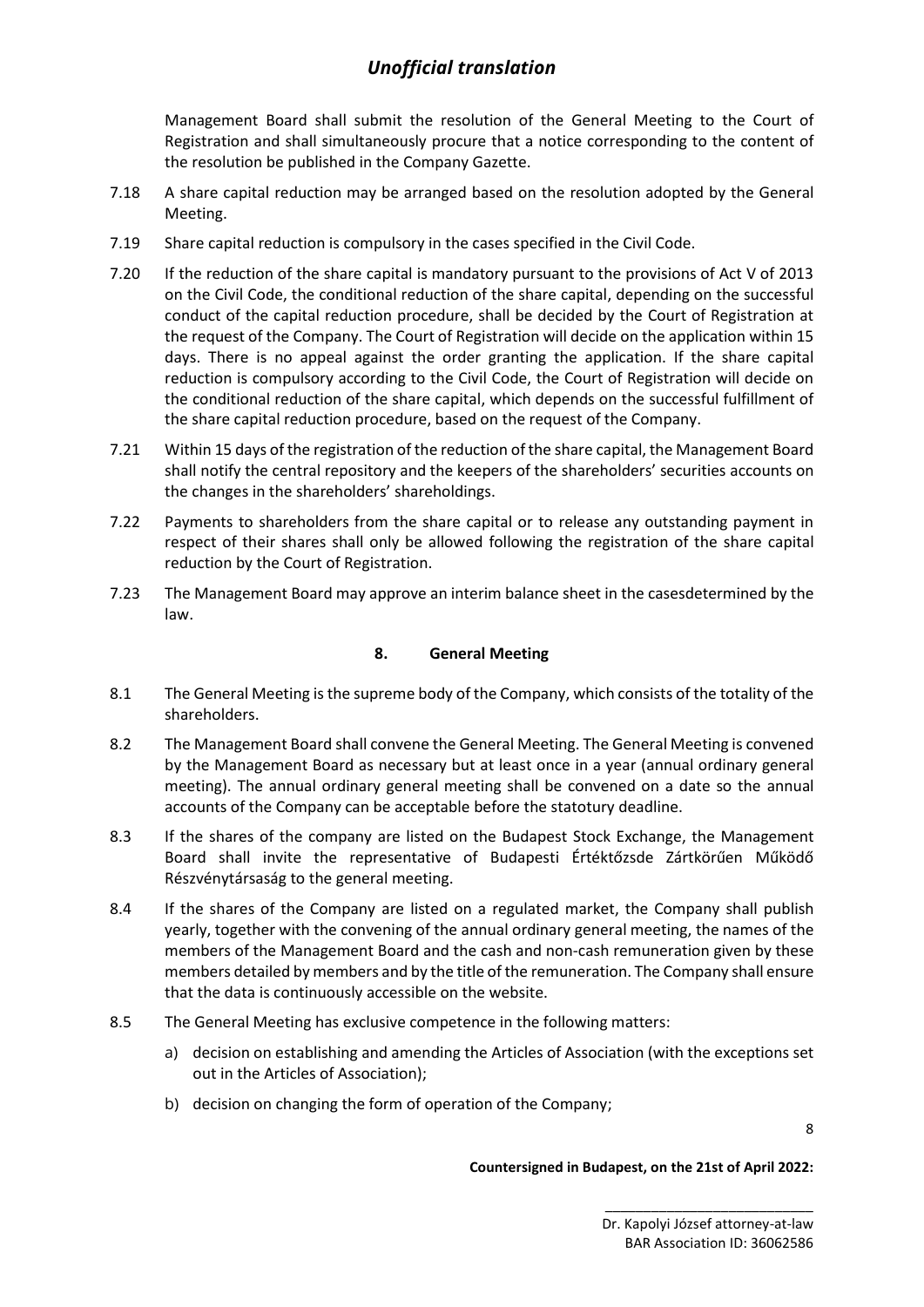- c) decision on the transformation and termination of the Company without a successor;
- d) election and dismissal of the members of the Management Board, the auditor and establishing their remuneration;
- e) approval of the accounts according to the Accounting Act, considering the decision on the usage of the post-tax profit or loss as well;
- f) decision on the payment of interim dividends(with the exceptions according to the Articles of Association);
- g) decision on the transformation of printed shares into dematerialised shares;
- h) amendment of the rights attached to the series of shares or transformation of the share types and classes (if more than one series of shares, types and / or classes are issued);
- i) decision on the issue of convertible bonds or the bonds granting subscription rights, unless otherwise provided in the Civil Code;
- j) decision on share capital increase (with the exceptions in the Articles of Association);
- k) decision on share capital reduction, unless otherwise provided in the Civil Code; decision on the restruction and exclusion of the subscription priority (with the exceptions in the Articles of Association;
- l) non-binding decision on the guidelines and framework of the long-term remuneration and incentive system for executive officers and senior employees;
- m) election of the members of the Audit Committee;
- n) after listing the shares of the Company on the Budapest Stock Exchange, approval of the responsible company management report submitted together with the account according to the Accounting Act at the annual ordinary general meeting,
- o) decision on every matter which falls in the exclusive competence of the general meeting according to the law and the Articles of Association.
- 8.6 The decisions of the General Meeting, including decisions on the election and removal of members of the Management Board and the Audit Committee, are taken by the simple majority of votes, except in matters where Act V of 2013 on the Civil Code or Act CXX of 2001 on the Capital Market applies or the mandatory provision of the General Business Rules of Budapesti Értéktőzsde Zártkörűen Működő Részvénytársaság require a higher majority. In the event of a tie vote, the proposal shall be deemed rejected. In accordance with Section 3:117 of Act V of 2013 on the Civil Code, the General Meeting of the Company is obliged to put on the agenda of the annual General Meeting an evaluation of the work of the members of the Management Board in the previous business year and decide on the discharge of liability. By granting the discharge of liability, the General Meeting confirms that the members of the Management Board performed their work during the assessed period giving priority to the interests of the Company.
- 8.7 Shareholders may exercise their voting rights at the General Meeting either personally or by way of a proxy. The members of the Management Board, the company manager ("cégvezető"), the Auditor, and the Company's senior employees may not act as a proxy, unless such persons (except for the auditor), acting as proxies, have been provided with clear written instructions on how to vote on each proposed decision as provided by the authorizing shareholder. Such

9

#### **Countersigned in Budapest, on the 21st of April 2022:**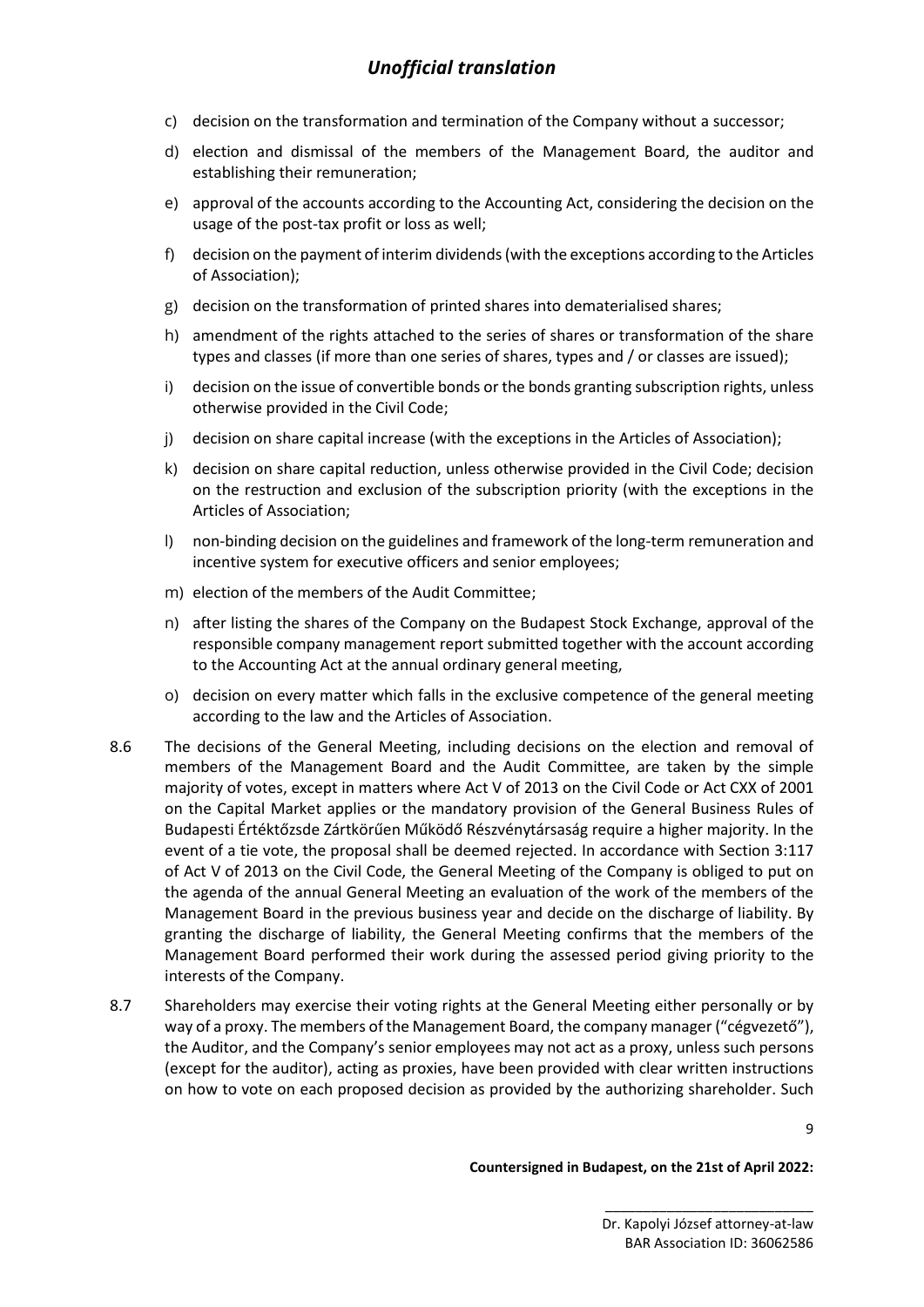an authorisation must be submitted to the Company in the form of a public deed or a private deed with full probative value.

- 8.8 The General Meeting may be convened to the registered seat of the Company or to a different location.
- 8.9 The General Meeting must be convened by way of an noticepublished on the website of the Company and the interfaces defined in Article 13.1 (hereinafter: place of publication) at least 30 days before the starting date of the General Meeting session. Beyond the publication at the places of publication, shareholders who wish shall be notified electronically as well. In the case of a discrepancy between the notice and the notification sent electronically, the information in the notice shall prevail.
- 8.10 If an extraordinary general meeting is convened based on the initiative of the person acquiring an interest due to a shareholder's position related to a public bid for the Company's shares or following a successful public bidding procedure, the general meeting must be convened at least fifteen days before the starting date thereof. In this case, the time limit for the publication of the summary of the proposals regarding the items on the agenda and the proposed decisions shall be 15 days.
- 8.11 The announcement to convene the General Meeting shall include the following:
	- a) name and registered seat of the Company;
	- b) date and place of the General Meeting;
	- c) way of holding of the General Meeting;
	- d) agenda of the General Meeting;
	- e) terms and conditions of exercising the voting rights as stipulated in these Articles of Association;
	- f) venue and time and date of the repeated General Meeting in case the General Meeting does not have a quorum;
	- g) the date specified in Section 8.13, as well as relevant information;
	- h) the terms and conditions of exercising the right to request information (Section 3:257 of the Civil Code) and supplement the agenda of the General Meeting (Section 3:259 of the Civil Code) as stipulated in these Articles of Association;
	- i) information on the date, venue and way of accessing to the proposals and proposed decision on the agenda of the General Meeting (including the address of the Company's website);
	- j) information to the shareholders on the deadline and the manner for notifying their intention to give a proxy in a form to represent them at the General Meeting.
- 8.12 The Company shall publish information on the draft accounts according to the Accounting Act and the report of the Management Board, summaries of the number of shares and voting rights at the time of convening the general meeting (including a summary for each share class) and a summary of the proposals on the agenda items at least twenty-one days before the general meeting. If the shareholders have exercised their right under Section 3:259 of Act V of 2013 on the Civil Code and this involves an amendment of the agenda of the general meeting,

10

**Countersigned in Budapest, on the 21st of April 2022:**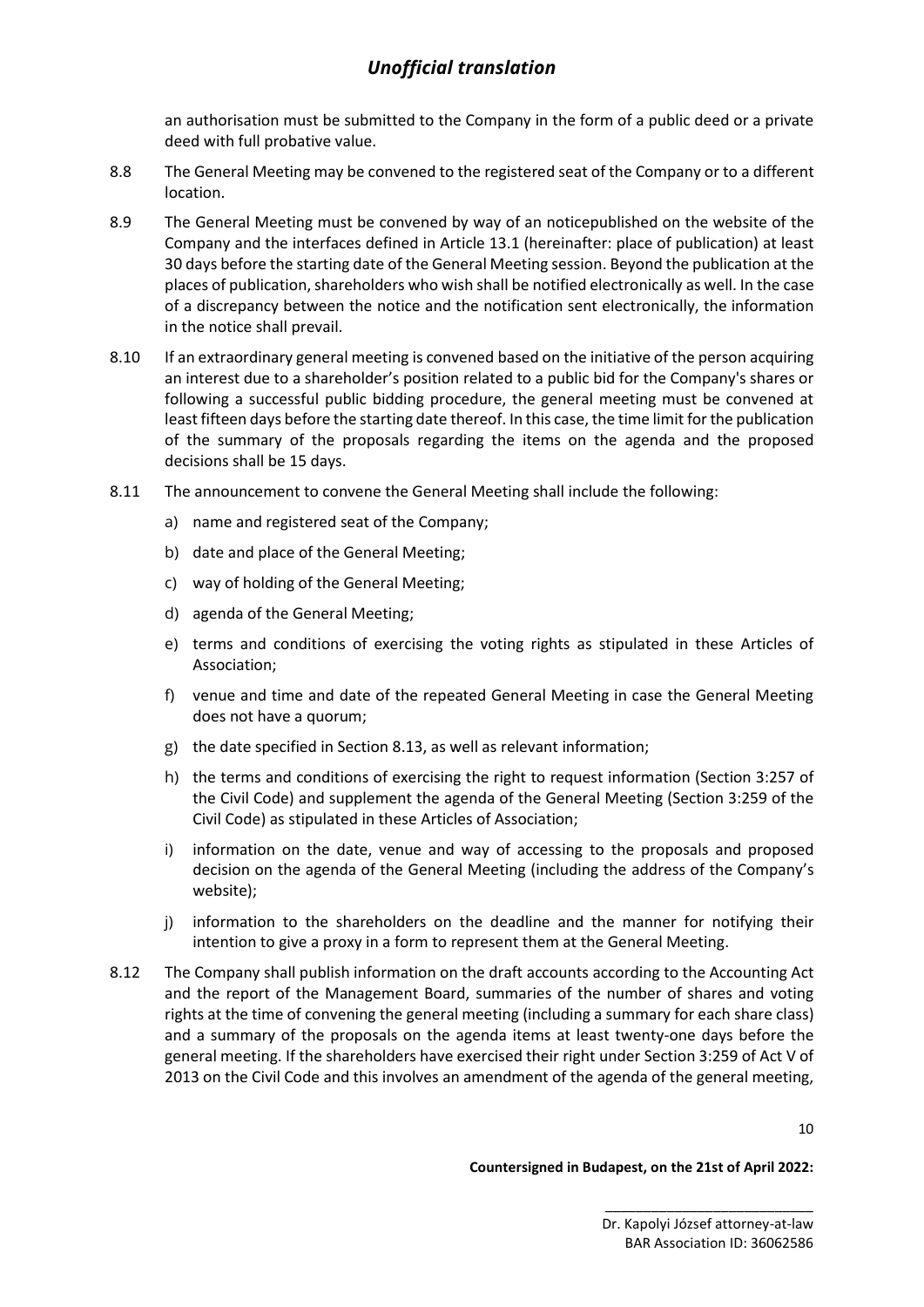this provision duly applies to the method of publication of the supplemented agenda and the proposed decisions submitted by the shareholders.

- 8.13 The shareholders' rights may be exercised at the General Meeting by persons whose names are included in the shareholders' register at the time of its closing. The clising of the shareholders' register does not restrict the right of a person registered in the shareholders' register to transfer his shares following the closing of the shareholders' register. A transfer of shares before the starting date of the General Meeting does not preeclude the right of the person registered in the shareholders' register to participate at the General Meeting and exercise his shareholder's rights. The eligibility to exercise the shareholder's rights shall be established by owner identification, therefore no ownership certificate is required for being able to exercise the shareholder's rights. The date of the owner identification (unless otherwise provided by the law) is the  $5<sup>th</sup>$  trading day preceding the date of the General Meeting.
- 8.14 Shareholders shall not make resolutions without holding a general meeting at the Company.
- 8.15 The General Meeting shall have a quorum if shareholders representing 25% of the votes embodied by the voting shares are present. At the repeated General Meeting, which shall be convened because the general meeting did not have a quorum, will have a quorum in respect of the original agenda items regardless of the number of attendees.
- 8.16 The repeated General Meeting convened due to the lack of a quorum shall be convened the time and date and subject to the conditions indicated in the original invitation. The second general meeting shall be deemed to have been convened according to the law if the invitation includes the content elements determined in the Articles of Association.
- 8.17 In case of a repeated general meeting convened with the same agenda due to the lack of a quorum, there shall be at least ten days between the convention of the repeated general meeting and the date of the repeated general meeting.
- 8.18 If the convention of the general meeting did not take place according to the rules, decisionmaking is only permitted if all shareholders entitled to vote are present and have not objected to holding the general meeting. The shareholders may recognise a resolution adopted at the general meeting which was not convened and held according to the rules as valid by an unanimous vote.
- 8.19 If the validity of a General Meeting resolution is also subject to a special approval by the holders of certain share types / share classes set forth by law, the attending holders of such share types / share classes shall resolve separately by the share types / share classes on granting such approval by the simple majority of votes embodied by their shares before the General Meeting passes its resolution.
- 8.20 A 'group of shareholders' is a shareholder and any of the following persons jointly: a) the person or persons controlling directly or indirectly the shareholder, the person or persons controlled directly or indirectly by the shareholder, or the person or persons controlled individually or together by the person or pesons determined above (considering the shareholder as well), where the term 'control' is defined according to Section 23 of Act LVII 1996 on the Prohibition of Unfair Market Practices and the Restriction of Competition; b) any shareholder and the person or persons affiliated with him according to Sections 8:1; 6:514 and 8:2 of Act V 2013 on the Civil Code; c) any shareholder and the person or persons affiliated with him according to Section 5 (1) of Act CXX of 2001 on the Capital Market.

**Countersigned in Budapest, on the 21st of April 2022:**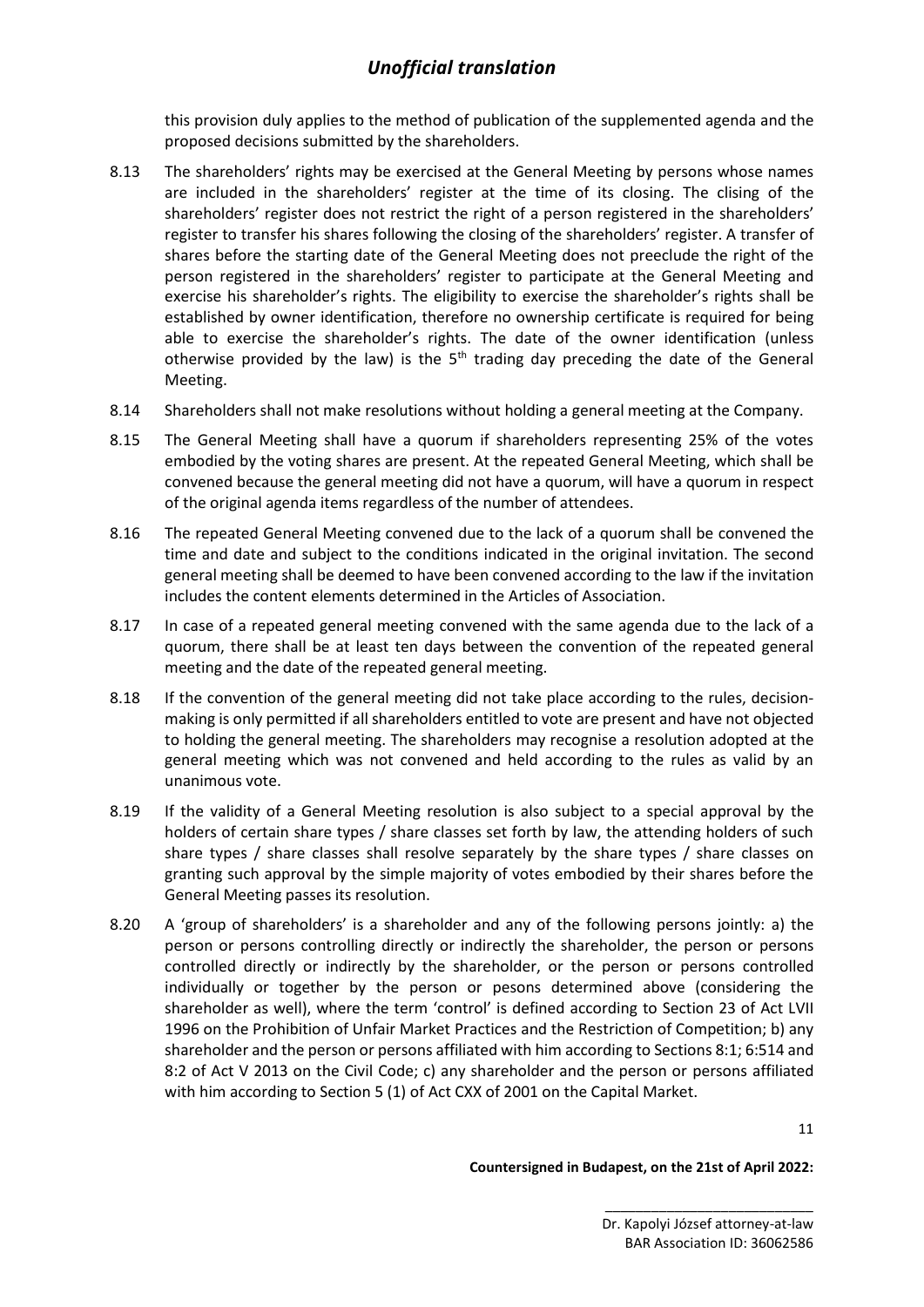- 8.21 All shareholders shall inform the Management Board about the composition of the group of shareholders and the fact that the shareholder itself and the person / persons belonging to a group of shareholders together with them, owns / own a certain % of the shares of the Company. In case the notice on the composition of the group of shareholders is not given at all or completely, the shareholder or the members of the group of shareholders may not exercise their voting rights until the obligation to notify has been fulfilled.
- 8.22 Voting at the general meeting can take place by computer (machine) or by the manual counting of the votes.
- 8.23 The general meeting shall be chaired by the person appointed by the Management Board (chairman). The general meeting does not have to decide on the person of the chairman. The chairman determines the frames of the debate regarding the points of the agenda and may determine the order of the comments, give the floor and, if the shareholder does not stop his / her comment unrelated to the agenda item despite repeated request, withdraw the same, clarify the proposed resolution made by the shareholder without modifying its content, order voting on the proposed resolution and announce the adopted resolution.

One the shares of the Company have been listed on the Budapest Stock Exchange, the chairman shall give the floor for the representative of Budapesti Értéktőzsde Zártkörűen Működő Részvénytársaság if so requested by the representative.

- 8.24 If a resolution does not provide for its date of entry into force, that resolution enters into force when announced by the chairman.
- 8.25 Minutes shall be prepared at the general meeting with the content determined in the Civil Code, which shall be signed by the keeper of the minutes and certified by a shareholder chosen by the general meeting.
- 8.26 The votes given at the general meeting shall be aggregated by a teller elected by the general meeting. The duties of the teller shall be fulfilled by the chairman until the election of the teller. The keeper of the minutes and the teller can be the same person.
- 8.27 The general meeting may suspend the general meeting for thirty days at most by a simple majority of the votes cast.

### **9. Auditor**

- 9.1 The general meeting elects an auditor to fulfil the auditor's duties. The auditor can be reappointed.
- 9.2 The auditor of the Company is UNIKONTO Számvitelkutatási Kft. (registered seat: 1092 Budapest, Fővám tér 8. III/317.; company registration number: 01-09-073167; tax number: 10491252-2-43; chamber registration number: 001724) until the closing of the 2021 *2022* business year (until 31 May 2022 *2023*).
- 9.3 Person responsible for the auditing: Dr. László Péter Lakatos (address: 1022 Budapest, Szpáhi utca 31., number of chamber membership card: 007102, mother's maiden name: Gubi Mária Terézia).
- 9.4 It is the duty of the auditor to take care of the fulfilment of auditing determined in the Accounting Act and, in doing so, verify that the accouns of Company prepared according to the Accounting Act comply with the law, furthermore that the accounts gives a true and fair view of the financial position of the Company and the result of its operation.

12

#### **Countersigned in Budapest, on the 21st of April 2022:**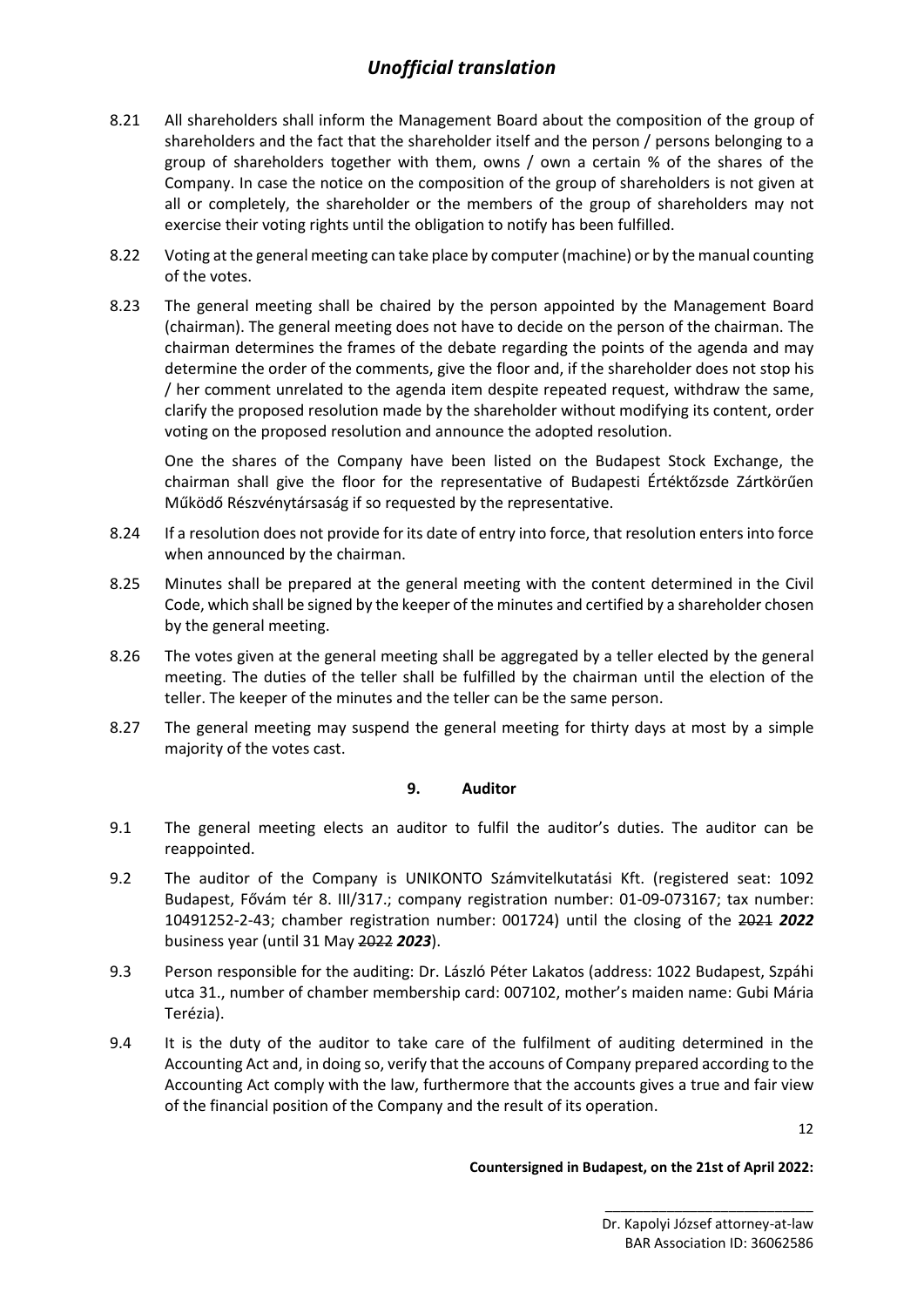- 9.5 The auditor shall take part at the general meeting of the Company. The general meeting shall not make a valid decision on the accounts without presenting the auditor's opinion.
- 9.6 The auditor may inspect the books of the Company, ask for information from the Management Board and the employees of the Company, examine the bank accounts, client invoices, reporting and the contracts of the Company in order to fulfil their duties.
- 9.7 The Management Board may initiate hearing the auditor at the meeting of the Management Board and the auditor may ask the Management Board to put a matter proposed by him on the agenda, furthermore, to attend the meeting of the Management Board with a right of consultation.
- 9.8 If the auditor determines or otherwise becomes aware that a significant decrease in the company's assets is expected or observes a fact that gives rise to the statutory liability of executive officers, he shall request convening the general meeting. If the general meeting of the Company is not convened or the supreme body does not make the decisions required by the law, the auditor shall notify the court of registration providing legal supervision.
- 9.9 The auditor shall act with the diligence generally expected of persons holding such a position. He shall be liable for any damage caused to the Company in breach of his obligations in accordance with the general rules of civil law.
- 9.10 The auditor shall keep information about the business of the Company as business secret.
- 9.11 The responsibility of the auditor is governed by the liability provisions of the legislation on auditors and the Civil Code.

### **10. Management Board**

- 10.1 Based on the authorization of the Civil Code and the provisions of this Articles of Association, a Management Boardconsisting of not more than 7 members is in place instead of athe board of directors and the supervisory board in order to accomplish an integrated management system, based on which the Management Board fulfils the duties of the board of directors and the supervisory board determined by the law.
- 10.2 The members of the Management Board may be reappointed and recalled.
- 10.3 The chairman and vice-chairman of the Management Board are elected by the Management Board from its members. The members of the Management Board elected by the general meeting are the following:

Name: Zoltán Prutkay

Mother's maiden name: Judit Herczeg

Birth date: 19.10.1983

Address: 1101 Budapest, Albertirsai út 6/B. fszt. 3.

Tax number: 8426592759

Starting date of election: 23 January 2019

Expiry of the election: indefinite

Name: Imre Attila Horváth

Mother's maiden name: Brigitta Szécsényi

13

#### **Countersigned in Budapest, on the 21st of April 2022:**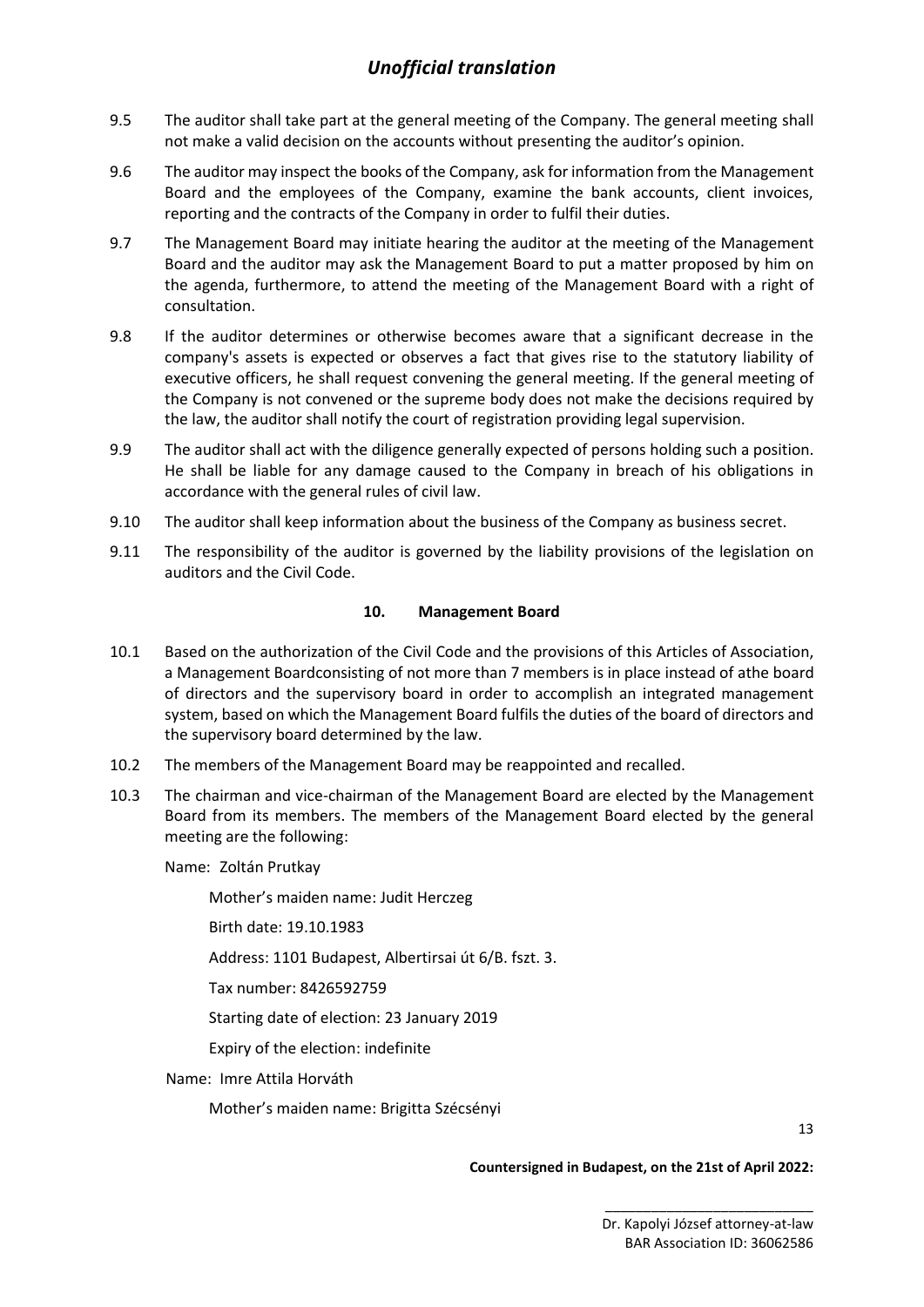Birth date: 29.10.1972

Address: 5540 Szarvas, Jókai Mór utca 41.

Tax number: 8386522755

Starting date of election: 20 February 2020

Expiry of election: indefinite

#### Name: Gábor Varga

Mother's maiden name: Ilona Juhász

Birth date: 14.02.1970

Address: 2096 Üröm, Kárókatona u. 68.

Tax number: 8376643150

Starting date of election: 20 February 2020

Expiration of the election: indefinite

#### Name: Gábor Székely

Mother's maiden name: Katalin Eszter Szalai

Birth date: 09.06.1970

Address: 2750 Nagykőrös, Filó Lajos utca 20.

Tax number: 8377790750

Starting date of election: 3 September 2020

Expiry of election: indefinite

### Name: István Matskási

Mother's maiden name: Emőke Eszter Balogh

Birth date: 15.10.1970

Address: 1039 Budapest, Királyok útja 297. E. épület 3/534.

Tax number: 8379072669

Starting date of election: 1 February 2021

Expiry of election: indefinite

#### Name: Péter Márk Bosánszky

Mother's maiden name: Éva Bánhidi

Birth date: 25.08.1980

Address: 1101 Budapest, Pongrácz köz 3. fszt. 1. a.

Tax number: 8415090269

Starting date of election: 3 March 2021

Expiry of election: indefinite

14

#### **Countersigned in Budapest, on the 21st of April 2022:**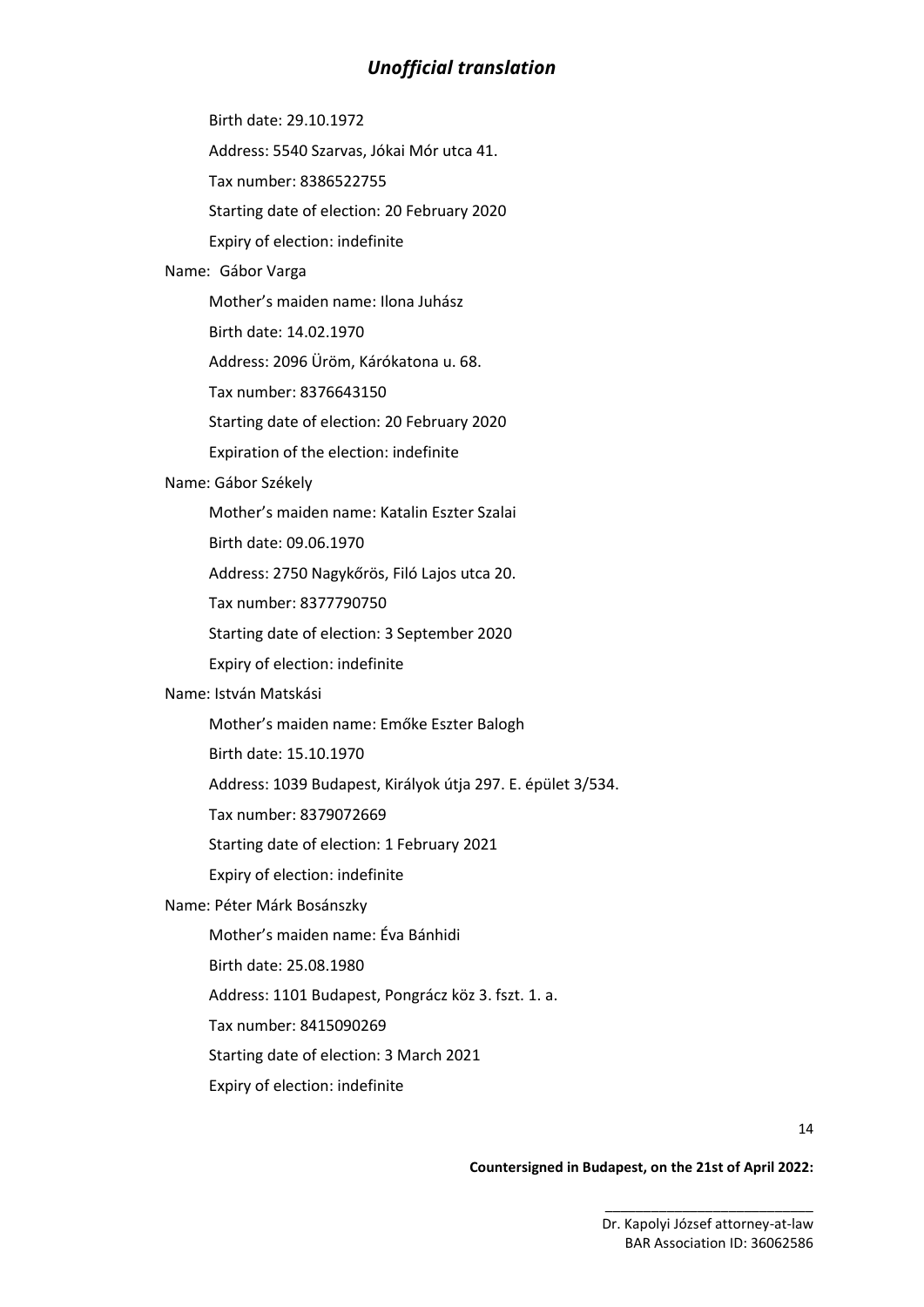- 10.4 The Bylaws of the Management Board is established by the board itself and accepted by more than half of the votes of the members of the Management Board.
- 10.5 The majority of the members of the Management Board– with the exception set out in the Civil Code – shall be independent, but the Articles of Association may determine a higher proportion. A member of the Management Board is considered independent if the member is not involved in any other relationship with the Company other than his Management Board membership.
- 10.6 A member of the Management Board shall not be considered independent, in particular, if he: (a) is an employee or former employee of the public limited company for a period of five years from the termination of his employment; (b) carries out, for consideration and for the benefit of the public limited company or its executive officers, any activity as an expert or under other agency relationship; (c) is a shareholder in a public limited company who holds, directly or indirectly, at least 30% of the eligible votes or who is a close relative or partner of such a person; (d) is a close relative of a non-independent senior executive or senior employee of the public limited company; e) in the case of the successful operation of the public limited company, is entitled to a financial benefit on the basis of his membership in the Management Board or receives any remuneration from the public limited company or an undertaking affiliated to the public limited company in addition to the remuneration for his board membership; f) has a legal relationship with a non-independent member of the public limited company in another company, on the basis of which the non-independent member has the right of management and control; (g) is the independent auditor of the public limited company or an employee or partner of the auditor for a period of three years from the termination of that relationship; (h) is an executive officer or a senior employee in a company whose independent member of the board of directors is also an executive officer of the public limited company.
- 10.7 The majority of the Management Board needs not be independent if the public limited company is a controlled company belonging to a recognized group of companies.
- 10.8 Once the shares of the Company have been listed on the Budapest Stock Exchange, the Management Board shall submit the responsible company management report to the General Meeting together with the accounts prepared according to the Accounting Act at the annual ordinary general meeting.
- 10.9 The Management Board shall summarize the corporate governance practices adopted by the public limited company in the previous business year in the report and declare the deviations from the Corporate Governance Recommendations of the Budapest Stock Exchange it has applied. The report shall be published on the website of the public limited company.
- 10.10. The general meeting decides on the acception of the report seperately.
- 10.11 The public limited company, once listed on the regulated market, shall publish the names of the members of the Management Board and the cash and non-cash remunerations provided to these members detailed by members and the title of the remuneration. The Company shall ensure that the data is continuously available on the website. 10.12 The Management Board, acting as the management body of the Company, represents the Company vis-à-vis third persons, before the courts and other authorities (organisational representation).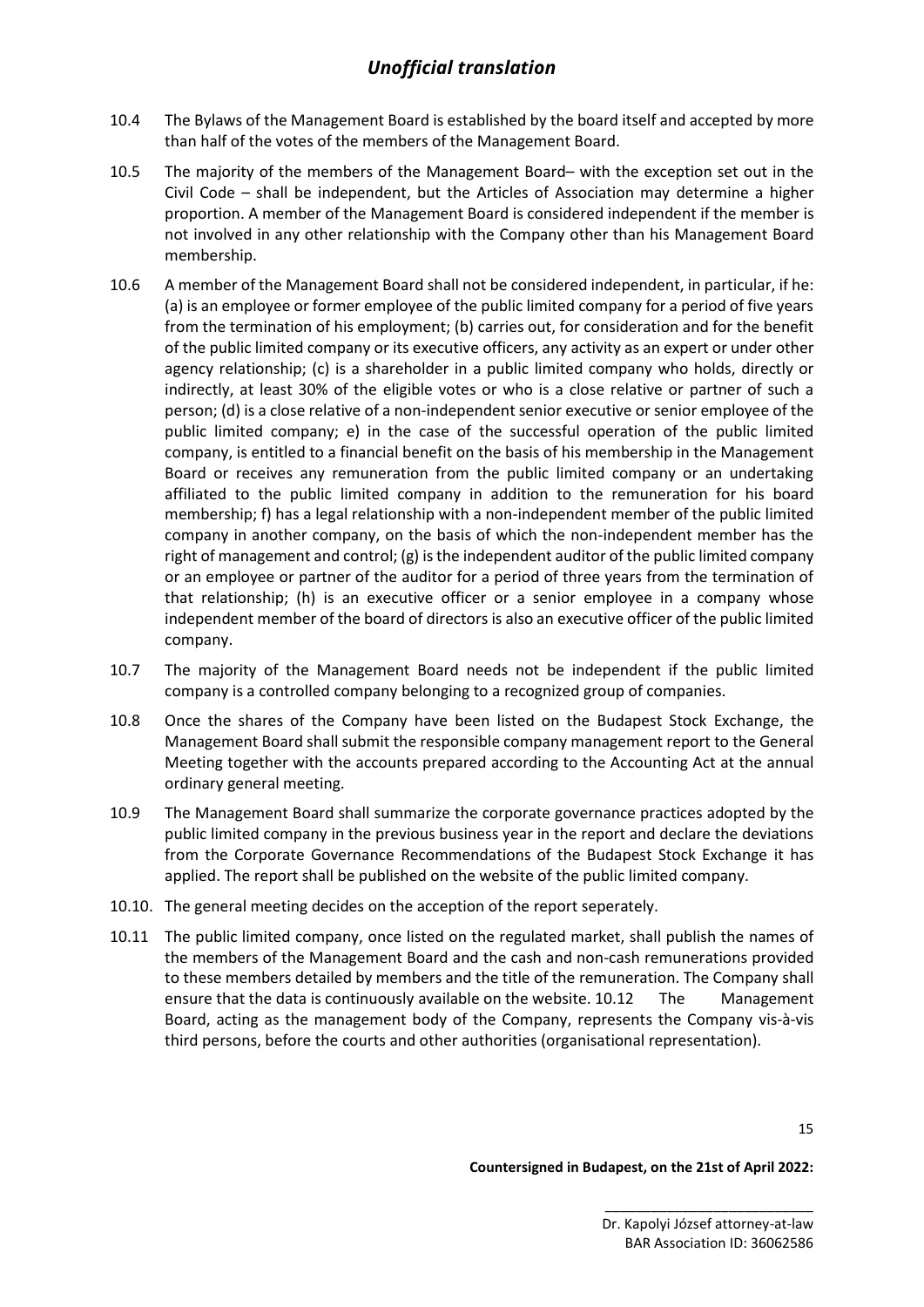- 10.13 All decisions and measures that do not fall within the exclusive competence of the general meeting or any body and person according to the provisions of the Civil Code or the Articles of Association, belong to the competence of the Management Board.
- 10.14 The General Meeting of the Company may revoke the powers of the Management Board falling within the scope of management only if and to the extent permitted by the Articles of Association or legislation.
- 10.15 The Management Board shall establish and manage the working structure of the Company, determine the business administration of the Company and ensure sound business administration. The work organisation of the Company is managed by the Management Board. Based on the authorisation of this Articles of Association, t he employer's rights vis-à-vis the employees are exercised by the chairman of the Management Board. The employer's rights vis-à-vis the chairman of the Management Board are exercised by the Management Board.
- 10.16 The members of the Management Board may take part at the general meeting with consultancy rights.
- 10.17 It is the duty of the Management Board to submit the accounts of the public limited company prepared in accordance with the Accounting Act and the proposal on the use of the after-tax profit.
- 10.18 The Management Board shall prepare a report to the General Meeting on the management, financial position and business policy of the Company at least once a year.
- 10.19 The Management Board shall ensure that the Company's business books and the shareholders' register are duly kept.
- 10.20 The executive officers are obliged to report to the Court of Registration the establishment of the Company, any amendments to the Articles of Association, any change in the rights, facts and data registered in the Company Register, as well as any other data set forth by the law.
- 10.21 The Management Board shall publish the relevant data of the accounts prepared pursuant to the Accounting Act and the report of the Management Board, as well as a summary of the proposals on the agenda of the General Meeting and the proposed resolutions at least 15 days prior to the General Meeting.
- 10.22 Unless otherwise provided by the Civil Code, the executive officers are obliged to provide information on the Company's affairs at the request of the shareholders, however, they are not required to provide access to the Company's business books and records. If the request for information is not complied with, the Court of Registration may, at the request of the shareholder concerned, order the company to provide information or access in the framework of a legality supervision procedure. This exercise of the rights by the shareholders must be proper and not prejudice the fair business interests or business secrets of the company.
- 10.23 The Management Board must convene the General Meeting within eight days to take the necessary measures if it becomes aware that a) the equity of the public limited company has decreased to two-thirds of the share capital due to loss, or b) its equity has fallen below a certain amount, which is determined in the Civil Code as the minimum share capital of the public limited company, or c) the public limited company is threatened with insolvency or has terminated its payments and its assets do not cover the debts.
- 10.24 In the above cases, the shareholders must decide on the provision of the share capital and the manner thereof, in particular, requiring payment to be made by the shareholders or the

16

#### **Countersigned in Budapest, on the 21st of April 2022:**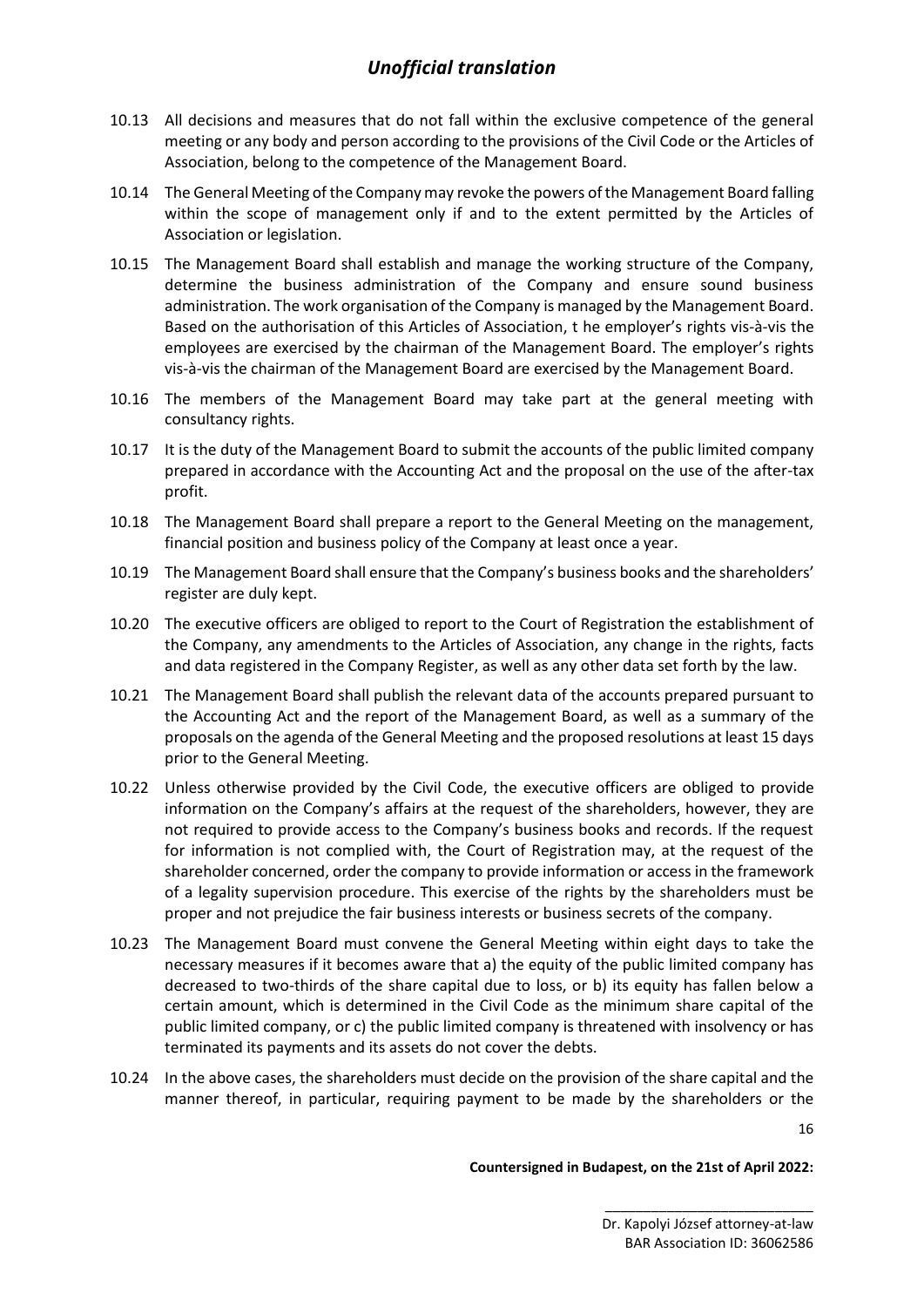reduction of the share capital, as well as the transformation of the Company into another company or, in the absence of the foregoing, its dissolution.

- 10.25 If, within three months after the general meeting, the circumstance giving rise to the convening of the general meeting and specified in Article 10.23 persists, the reduction of the share capital is mandatory pursuant to the Civil Code.
- 10.26 The Management Board is responsible for fulfilling the statutory notifications and data to the authorities, as well as the obligation to inform the authorities.
- 10.27 The Management Board is entitled to approve the interim balance sheet in connection with the acquisition of own shares, the payment of dividends or the increase of the share capital to the dbit of assets exceeding the share capital in its own competence.
- 10.28 The Management Board may acquire the Company's own shares without the prior authorization of the General Meeting if the acquisition of the shares aims at avoiding serious damage directly threatening the Company or in the course of legal proceedings to settle the Company's claim.
- 10.29 The Company shall be liable for any damage caused to a third party by the Management Board in the exercise of this power.
- 10.30 The members of the Management Board are obliged to perform the management of the Company with the due diligence normally expected of persons holding such positions and, unless an exception is provided by Act V of 2013 on the Civil Code, on the basis of the interests of the Company. According to the general rules of civil law, the members of the Management Board are liable to the Company for damages caused to the Company by the alleged violation of the laws, the Articles of Association, the resolutions of the General Meeting and their management obligations. Following the occurrence of a situation threatening with the insolvency of the Company, the Management Board shall perform its administrative duties on the basis of the priority of the interests of the Company's creditors. A separate law in the event of an alleged breach of this requirement, if the Company has become insolvent, may impose an obligation of the Management Board on creditors.
- 10.31 The liability of the members of the Management Board towards the Company is joint and several pursuant to the rules of the Civil Code on damages caused jointly. If the damage was caused by a decision of the Management Board of the Company, the member of the Management Board who did not participate in the decision or voted against the decision shall be released from liability.
- 10.32 After the termination of the Company without a successor, the claim against the members of the Management Board may be enforced by the shareholders who were shareholders of the Company at the time of the cancellation of the Company within one year from the final cancellation. If the shareholder's liability for the obligations of the Company was limited during the existence of the Company, the shareholder may assert the claim for compensation in proportion to his share of the assets distributed upon the dissolution of the Company.
- 10.33 The members of the Management Board are obliged to keep information about the affairs of the Company as business secret.
- 10.34 These Articles of Association permits the members of the Management Board to hold an executive position in another company or cooperative carrying out the same main activity as the Company.

17

**Countersigned in Budapest, on the 21st of April 2022:**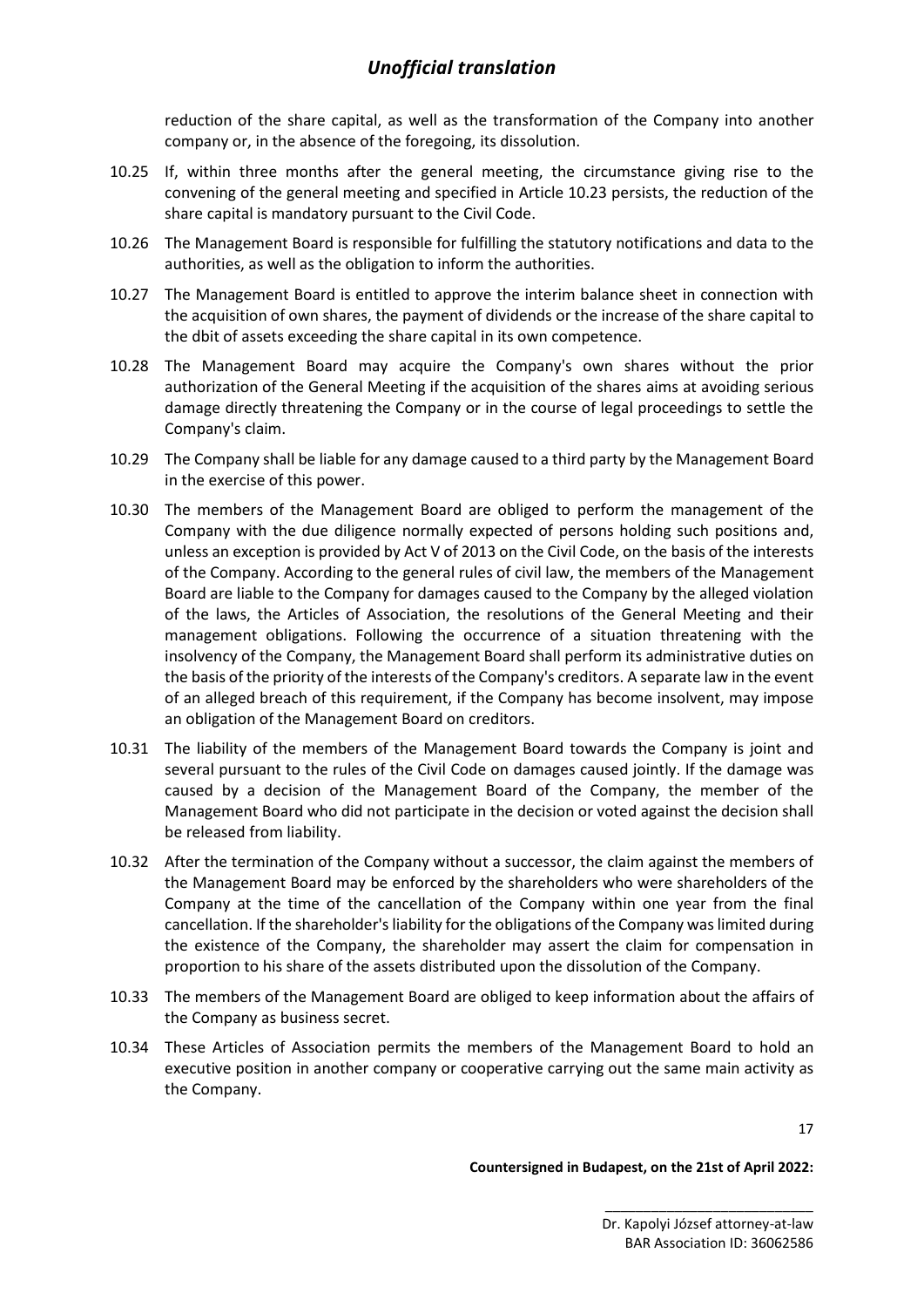- 10.35 These Articles of Association permits the members of the Management Board and their close relatives, as well as civil partners, to enter into transactions falling within the main activity of the Company in their own name or for their own benefit.
- 10.36 The members of the Management Board may acquire a shareholding in another business organization with the same main activity as the Company.

### **11. Audit Committee**

11.1 The members of the Audit Committee elected from the independent members of the Management Board by the General Meeting of the Company are the following:

Name: Gábor Székely

Mother's maiden name: Katalin Eszter Szalai

Birth date: 09.06.1970

Address: 2750 Nagykőrös, Filó Lajos utca 20.

Tax number: 8377790750

Starting date of election: 3 September 2020

Expiration of election: indefinite

#### Name: Matskási István

Mother's maiden name: Balogh Emőke Eszter

Birth date: 15.10.1970

Address: 1039 Budapest, Királyok útja 297. E. épület 3/534.

Tax number: 8379072669

Starting date of election: 1 February 2021

Expiry of election: indefinite

Name: Péter Márk Bosánszky

Mother's maiden name: Éva Bánhidi

Birth date: 25.08.1980

Address: 1101 Budapest, Pongrácz köz 3. fszt. 1. a.

Tax number: 8415090269

Starting date of election: 3 March 2021

Expiry of election: indefinite

### 11.2 Competence of the Audit Committee:

- a) opinioning on the prepared according to the Accounting Act;
- b) proposal for the auditor and its remuneration;
- c) preparation of the contract to be concluded with the auditor; signing of the contract on behalf of the Company;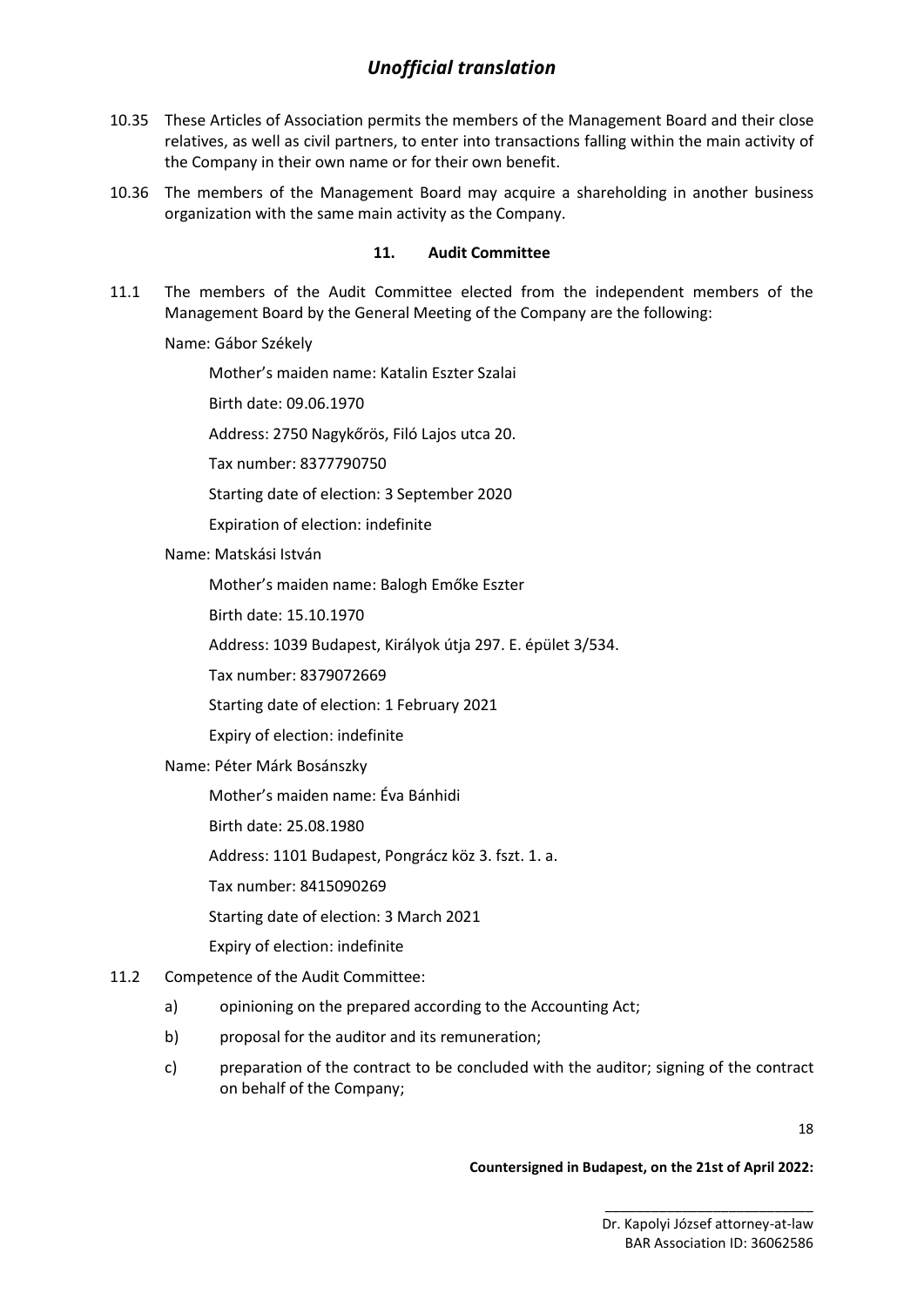- d) monitoring the implementation of the professional requirements and conflict of interestand independence criteria regarding the auditor; fulfilment of duties related to cooperation with the auditor; monitoring other services provided to the Company by the auditor in addition to auditing the annual accounts according to the Accounting Act and, if necessary, submit proposals to the Management Board for action;
- e) assessment of the operation of the financial reporting system and proposals to take the necessary measures; and
- f) assistance to the work of the Management Board to ensure the proper inspection of the financial reporting system.

### **12. Power or representation and exercise thereof**

- 12.1 Only the members of the Management Board are entitled to sign for the Company.
- 12.2 Signing for the Company takes place in a way that the chairmanor the vice chairman of the Management Board sign their name independently, while any two members of the Management Board other than the chairman and the vice chairman sign names jointly in accordance with the authentic company signature declaration or the signature specimen countersigned by an attorney-at-law.
- 12.3 The above rule of signing also applies to disposals over bank accounts.

### **13. Method of publishing the Company's announcements**

- 13.1 In addition to what is prescribed by the law or stock exchange regulations, the Company publishes its announcements and the text of its announcements on the convening of the General Meeting on the Company's [www.akkoinvest.hu](http://www.akkoinvest.hu/) website.
- 13.2 If the law also requires publication in the Official Gazette, the Company's notices specified by the law shall be published in the Company Gazette, which, however, does not qualify as the Company's publishing interface.
- 13.3 The resolutions of the General Meeting, as well as the other notices of the Company to be published based on the provisions of the Capital Markets Act shall be published by the Management Board in the manner and at the time specified in the Capital Markets Act.

#### **14. Termination of the Company**

- 14.1 The Company may be terminated with or without a successor.
- 14.2 The Company is dissolved with a legal successor in the event of a change of the company form, merger and division, to which the rules of transformation of the Civil Code shall apply.
- 14.3 The Company shall be dissolved without a legal successor if a) the period specified in the Articles of Association has expired or other conditions for termination have been met; b) the General Meeting decides on the dissolution of the Company without a legal successor; c) the Court of Registration terminates it for the reasons specified in the Company Proceedings Act; (d) the law so provides.
- 14.4 In the event of the termination of the Company without a legal successor, claims outstanding on the basis of the liability of the terminating Company may be enforced against the former

19

#### **Countersigned in Budapest, on the 21st of April 2022:**